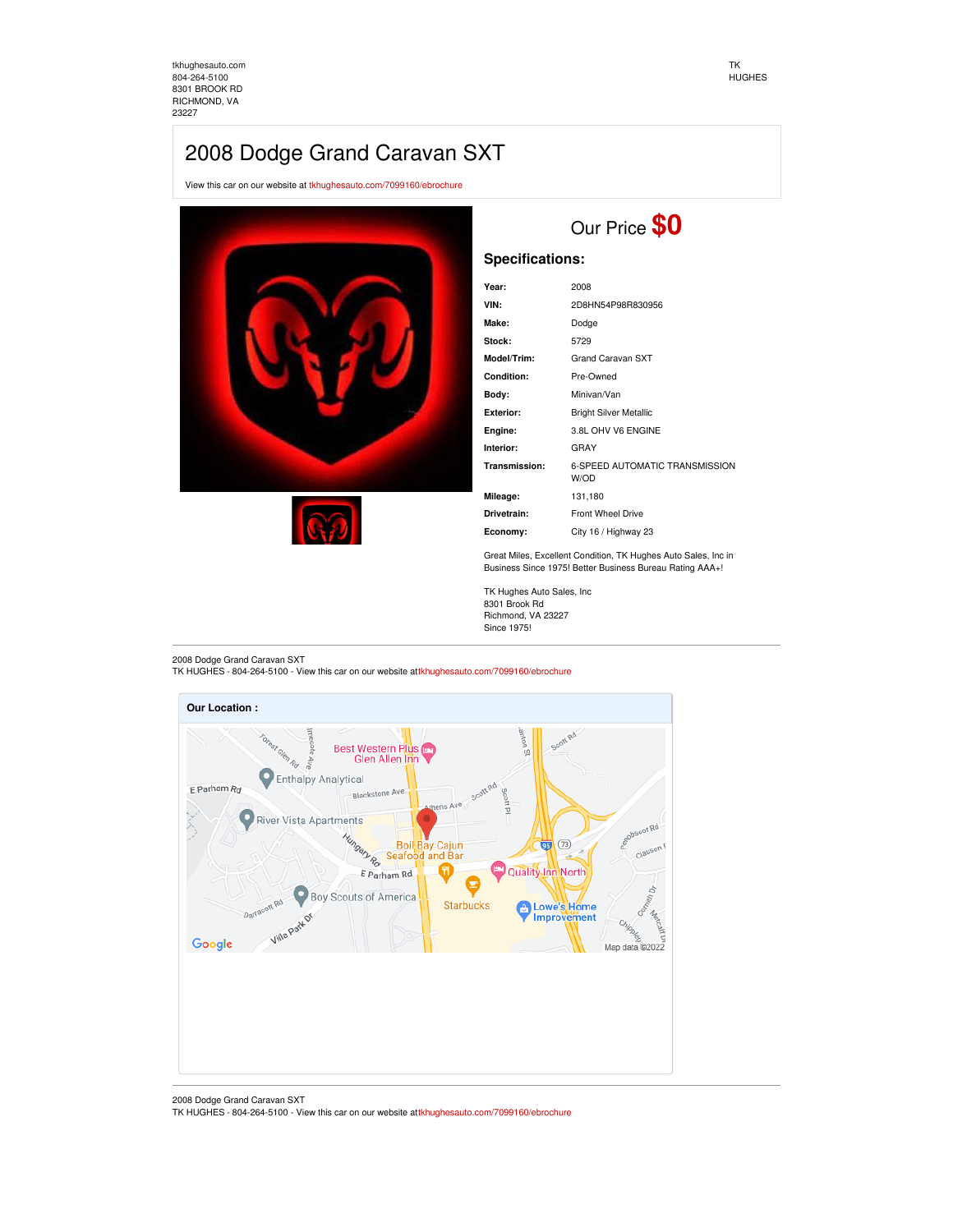## **Installed Options**

#### **Interior**

- Front cloth bucket seats-inc: stain & odor resistant anti-static seat fabric, pwr driver seat w/manual lumbar adjust
- 2nd row fold-in-floor bucket seats- 3rd row Stow'N Go tailgate seats
- Pwr adjustable pedals- Floor console w/cupholder- Carpet flooring- Easy clean floor mats
- Body-color sill applique- Leather-wrapped steering wheel & shift knob
- Tilt steering wheel w/mounted audio controls
- Instrument panel w/satin silver bezel, white face instrument cluster, tachometer
- Lower instrument panel cubby bin- Trip computer w/temp, compass
- Tire pressure monitor- Express down pwr windows w/driver-side express up
- Pwr rear quarter vented windows- Pwr locks- Keyless entry w/immobilize - Universal garage door opener- Speed control- AM/FM stereo w/CD/MP3 player
- SIRIUS satellite radio w/1-year of SIRIUS service (6) speakers
- Fixed long mast antenna- Air conditioning w/3-zone temp control Rear window defroster
- Dual glove boxes- 12V auxiliary pwr outlet- 12V DC front & rear pwr outlets
- 115V auxiliary pwr outlet- Deluxe door trim panel- Driver door sill storage bin
- Overhead console- Overhead storage bins- Rear overhead console system
- Observation mirror- Dual visors w/illuminated mirrors- Assist handles
- Swiveling rear courtesy/reading lamps- Cupholders w/overhead illumination
- Illuminated entry- Overhead ambient surround lighting- Liftgate flood lamp Rear seatback grocery bag hooks- LH rear quarter storage bin

#### **Exterior**

- Body-color fascias w/rear scuff pad- Front air dam- Belt moldings- Black/bright grille
- Halogen headlamps w/time-delay off- Fog lamps
- Body-color fold-away heated pwr mirrors- Sunscreen glass
- Variable intermittent windshield wiper- Rear window wiper/washe
- Bright license plate brow- Dual pwr sliding doors- Body-color door handles - Driver door protection block

#### **Safety**

- Front cloth bucket seats-inc: stain & odor resistant anti-static seat fabric, pwr driver seat w/manual lumbar adjust
- 2nd row fold-in-floor bucket seats- 3rd row Stow'N Go tailgate seats
- Pwr adjustable pedals- Floor console w/cupholder- Carpet flooring- Easy clean floor mats
- Body-color sill applique- Leather-wrapped steering wheel & shift knob
- Tilt steering wheel w/mounted audio controls
- Instrument panel w/satin silver bezel, white face instrument cluster, tachometer
- Lower instrument panel cubby bin- Trip computer w/temp, compass
- Tire pressure monitor- Express down pwr windows w/driver-side express up
- Pwr rear quarter vented windows- Pwr locks- Keyless entry w/immobilizer
- Universal garage door opener- Speed control- AM/FM stereo w/CD/MP3 player
- SIRIUS satellite radio w/1-year of SIRIUS service (6) speakers
- Fixed long mast antenna- Air conditioning w/3-zone temp control Rear window defroster
- Dual glove boxes- 12V auxiliary pwr outlet- 12V DC front & rear pwr outlets
- 115V auxiliary pwr outlet- Deluxe door trim panel- Driver door sill storage bin
- Overhead console- Overhead storage bins- Rear overhead console system
- Observation mirror- Dual visors w/illuminated mirrors- Assist handles
- Swiveling rear courtesy/reading lamps- Cupholders w/overhead illumination
- Illuminated entry- Overhead ambient surround lighting- Liftgate flood lamp
- Rear seatback grocery bag hooks- LH rear quarter storage bin

#### **Mechanical**

- 3.8L OHV V6 engine- 6-speed automatic transmission w/OD- Brake/park interlock
- Electronic stability program- Front wheel drive- 600-amp maintenance-free battery
- 160-amp alternator- P225/65R16 all-season BSW tires- 16" x 6.5" aluminum wheels
- Compact spare tire- Pwr rack & pinion steering
- 4-wheel anti-lock disc brakes w/brake assist

### **Option Packages**

**Factory Installed Packages**

-<br>3.8L OHV V6 ENGINE

W/OD

- 6-SPEED AUTOMATIC TRANSMISSION

<p style="text-align: center;"> <br /> <span style="font-size: 18.18181800842285px; color: rgb(255, 255, 255);"><span style="font-size: 26px;"><strong>T.K. HUGHES AUTO SALES, INC</strong></span></span><br><br style="font-size: 18.18181800842285px;" /> <span style="font-size: 18.18181800842285px;"><span style="color: rgb(0, 128, 0);"> <strong>ESTABLISHED IN&nbsp;</strong></span><span style="color: rgb(255, 255, 255);"><strong>1975</strong></span></span><span style="color: rgb(255, 255, 255); fontsize: 18px;">! </span></p> <p style="text-align: center;"> <br /> <br />> /> <br />> /> <<br />>//> /> </aspan style="font-size: 18px;"><a href="mailto:tkhughesauto2@gmail.com? subject=Vehicle%20Inquiry%20Request!&body=First%20Name%3A%20%0ALast%20Name%3A%20%0AFmail%3A%20%0A%0APhone%3A%0ABest%20Time%20To%20Call%3A%20%20%0A%0AStock%3A%0AY<br><img alt="" src="http://mothership.autorevo-powersites.c src="http://mothership.autorevo-powersites.com/Content/Assets/clients/af42010f-c7ec-4e02-93e2-22b2e4c4ee70/uploads/CCF12232012BBBBBBBB\_00000.JPG" style="width: 175px; height: 348px;" /></a></span><br />
<br />
</span style="color: rgb(0, 0, 255);"><span style="font-size: 72px;">&asymp;</span><span style="font-size: 72.22222137451172px;">≈</span><span style="font-size: 72px;">&asymp;</span><span style="font-size: 72.2222137451172px;">&asymp;</span><span style="font-size: 72px;">≈</span><span style="font-size: 72.22222137451172px;">&asymp;</span><span style="font-size: 72px;">&asymp;</span><span style="font-size: 72.22222137451172px;">≈</span><span style="font-size: 72.22222137451172px;">&asymp;</span><span style="font-size: 72.22222137451172px;">&asymp;</span> <span style="font-size: 72px;">&asymp;</span><span style="font-size: 72px;">&asymp;</span></span></span></span></span></span></span></span></span></span></span></span></span></span></span></span></span></span></span= <span style="font-size: 18px;"> <span style="font-size: 12px;"><span style="font-family: 'Comic Sans MS', cursive;"><span style="color: rgb(255, 255, 255);"><strong>BUY WITH CONFIDENCE FROM AN</strong></span></span></span>>br /> <br />br /> <span style="tont-size: 20px;"><strong>&nbsp;<span style="tont-size: 28px;"><span style="color: rgb(178,